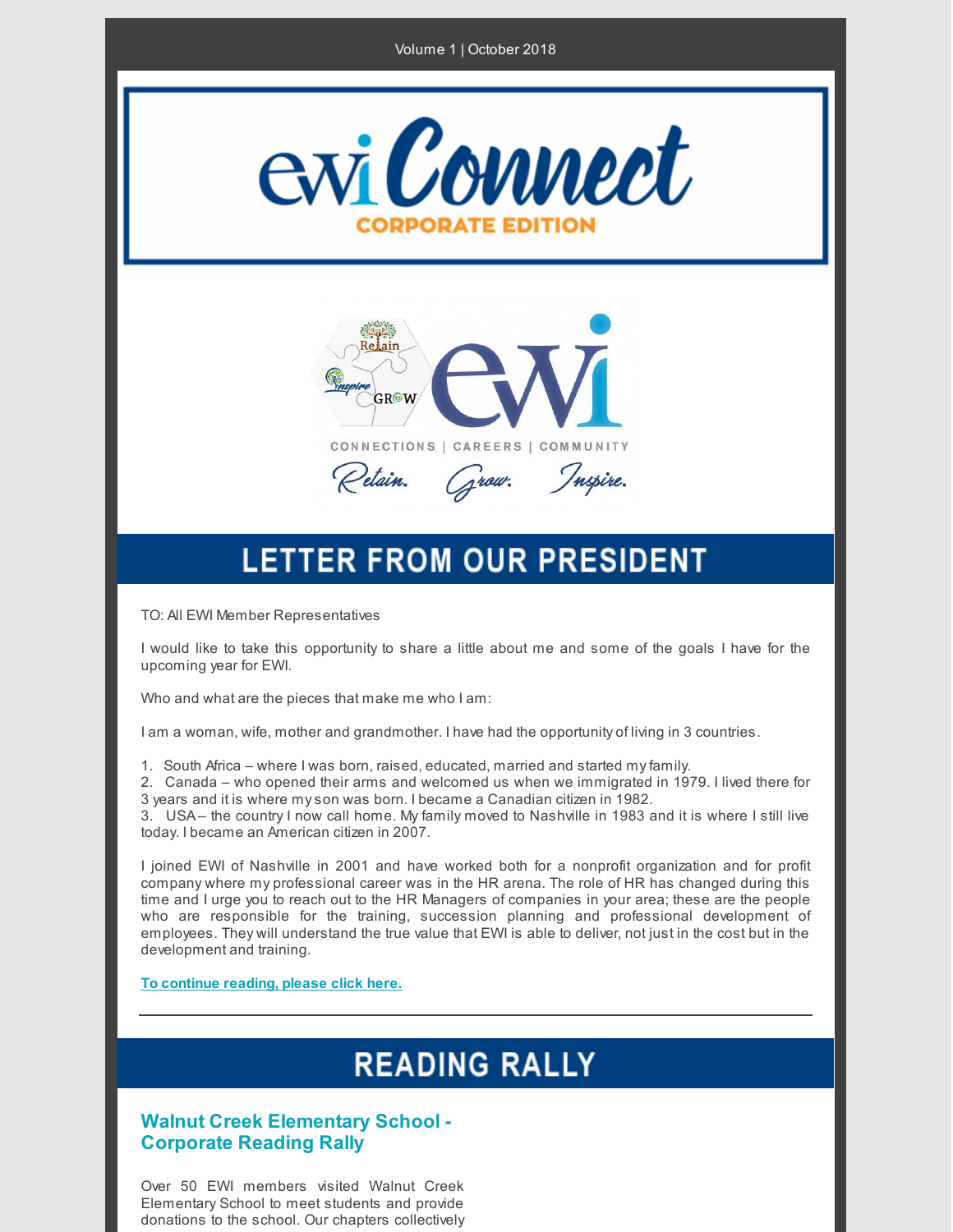donated 1,527 books along with headphones, crayons, dry erase boards, a \$500 cash donation in addition to providing a brand new rug for the school's Media Center. For a closer look at the Reading Rally, [please](https://app.memberzone.com/mic/Resources/Download/1502?memId=-1&repId=4708&micVersion=4) watch this video for a summary of the day's activities.



## **Closing Thoughts from 2017-2018 Corporate President Cheryl Hawkins**

To myfellow EWI friends:

I have had an amazing year, and it has been my honor to serve as your 2017-2018 Corporate President. During our year together, we have accomplished a lot! You answered the call each time a request was made, and when you spoke, the Corporate Board listened. You got involved by joining Corporate committees and participating in calls (i.e., Leadership Calls, Professional Development Webinars). I know that we made a difference in our communities through the numerous scholarships (EWISP and ASIST) that were given, and the Reading Rallys. I ask each of you to continue to stay involved and keep the lines of communication open.

Congratulations to every Chapter, member firm, and representative who received an award. Thank you to every member who served on a Corporate committee. We could not have had a successful year without you. Although LCAM 2018 in Raleigh, North Carolina is over, and what a great time we had, let's continue to celebrate this incredible organization for years to come! The time has come to pass the gavel, and on behalf of the 2017-2018 Corporate Board we wish the 2018-2019 Corporate Board much success! Thanks again for helping us *Flourish*, *Grow*, and *Thrive*!

Fondly,

Cheryl Hawkins 2017-2018 Corporate President American Clinical Laboratory Association EWI of Washington DC



### **2018 Tillie Award Winner**

We would like to congratulate EWI of Memphis for being chosen as this year's Tillie Award Winner. The Tillie Award is given by the Corporate President to a chapter that exhibits the EWI Mission and has accomplished their goals throughout the board year. This award is solely given to one chapter for outstanding achievement and representing EWI at both the Corporate and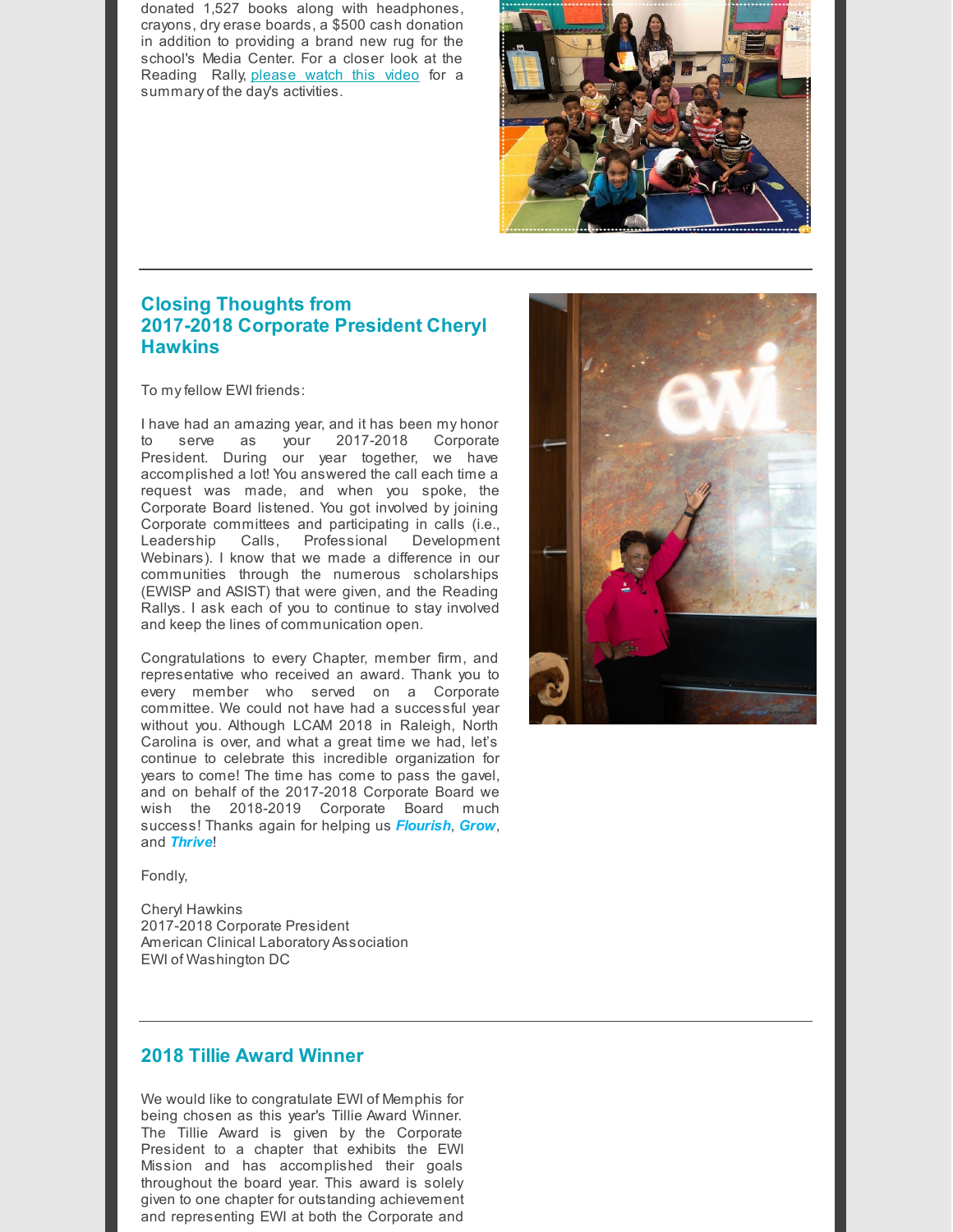Chapter levels. We are thrilled to celebrate their success this year. We encourage you to reach out to EWI of Memphis to learn about their accomplishments and how many successes they had.



## **Annual Meeting - EWI Budget & Amendments**

This year's Annual Meeting was well attended with 64 delegates registered and 47 alternate delegates. We would like to thank our members for approving the 2018-2019 Corporate Operating Budget. All changes went into effect on Monday, October 1, 2018.

In addition, the following amendments were passed or amended. All documents and the annual meeting minutes are being reviewed by the Minutes Review Committee and will be uploaded to the MIC when approved. Members will be notified when this has been completed.

#### **Proposed Amendments:**

Chapter Bylaws - Article III - Chapter Membership, Section 1. Classes of Membership (Adding Student Membership) - MAJORITY VOTE - Passed

Chapter Bylaws - Article III - Class of Membership, Section 1. Classes of Membership (Representative Status) - SUBSTITUTE Amendment was amended and MAJORITY VOTE - Passed

Chapter Bylaws - Article VI - Chapter Board of Directors, Section 2. Qualifications - (Strike Letter B and explanation) - SUBSTITUTE Amendment - MAJORITY VOTE - Passed

Chapter Bylaws - Article XIV - Dissolution of a Chapter (Clarification of Chapter B/C/DP Funds) - MAJORITY VOTE - Passed

Please refer to the delegate packet materials that were provided to all chapter members on July 24, 2018 for the above referenced amendments and budget. If you have any questions, please contact the EWI Corporate Office.

## **EWI Organizational Structure**

At this year's Leadership Caucus, incoming chapter leaders learned about how EWI is structured as an organization and an image was created to help all members to understand EWI better. This image has been uploaded to the Member Information Center under Reources/2018-2019 Forms for your reference.

If you have questions, please contact the EWI Corporate Office and we will be happy to assist you.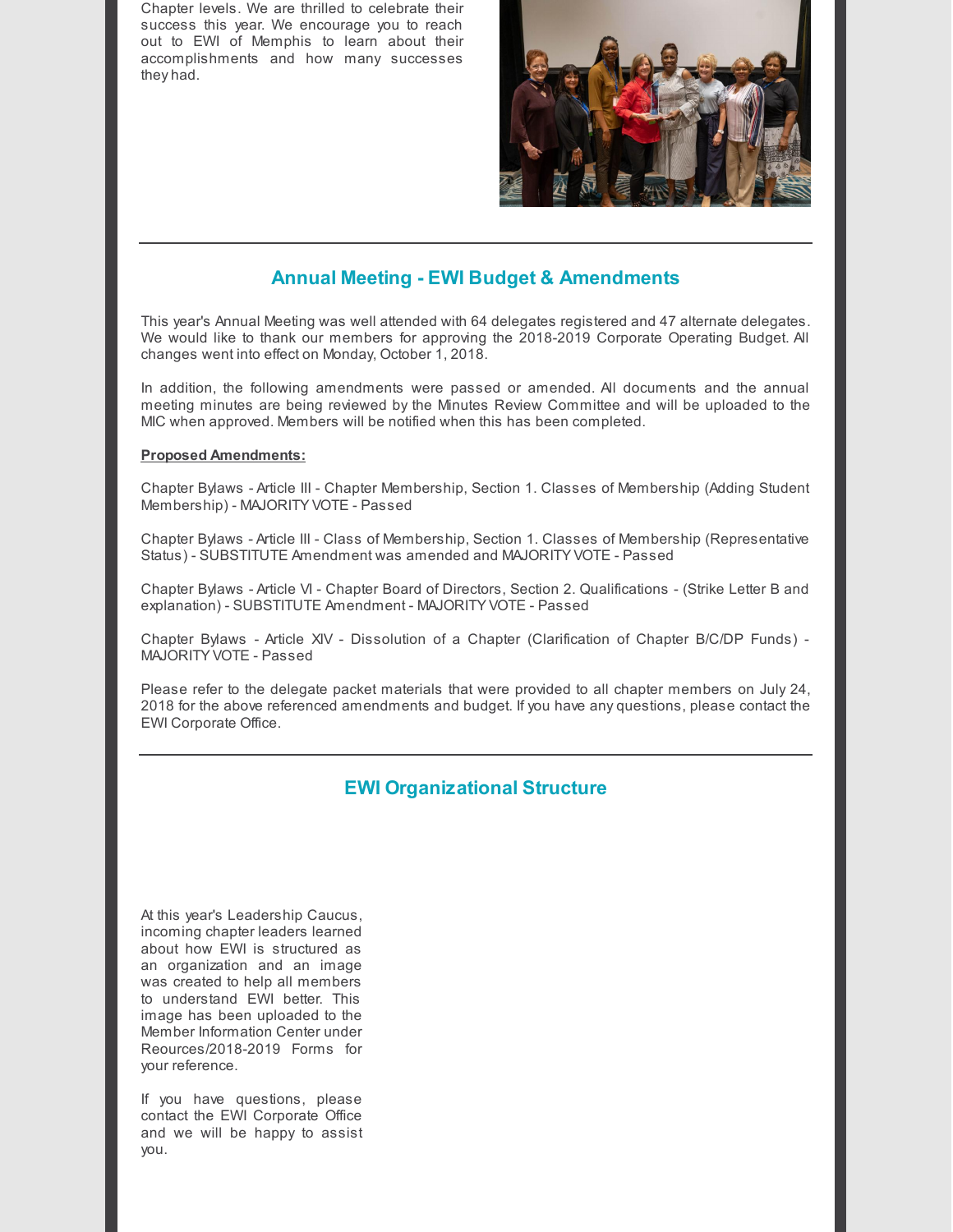## **EWI ORGANIZATION CHART**



## **DATES & DEADLINES**

### **Forms & Financials Due Soon**

**The 2018-2019 Officers & Directors Form** is due by October 15, 2018 to be forwarded to the EWI Corporate Office. Please email your chapter's form to cortney@ewiconnect.com. This form allows us to update our communication groups and create opportunities for members to connect with others who are serving in particular board roles in your chapters. [Please](https://app.memberzone.com/mic/Resources/Download/358?memId=-1&repId=4708) click here for the form.

**2017-2018 Year-End Reports - All Year-End Financial Reports and Waiver Forms** are due on November 1, 2018. Please forward all forms and documentation to cortney@ewiconnect.com. If you need assistance, please contact us. Forms can be found in the EWI Member Information Center on the Corporate Website.

### **Chapter Leadership Call Schedule**

This year, EWI will be hosting monthly chapter leadership calls with the exception of November and September 2019. **We have attached the call [schedule](https://app.memberzone.com/mic/Resources/Download/1503?memId=-1&repId=4708&micVersion=4) here** and invite all chapter officers to join the call each month to share what is happening in your chapters and ask questions about EWI. Leadership calls will feature four chapters on each call that will share what is happening in their chapters. Our schedule features the chapter asssignments and we encourage your chapter to save the date! . If you have any questions, please contact the EWI Corporate Office.

# **LCAM 2019**